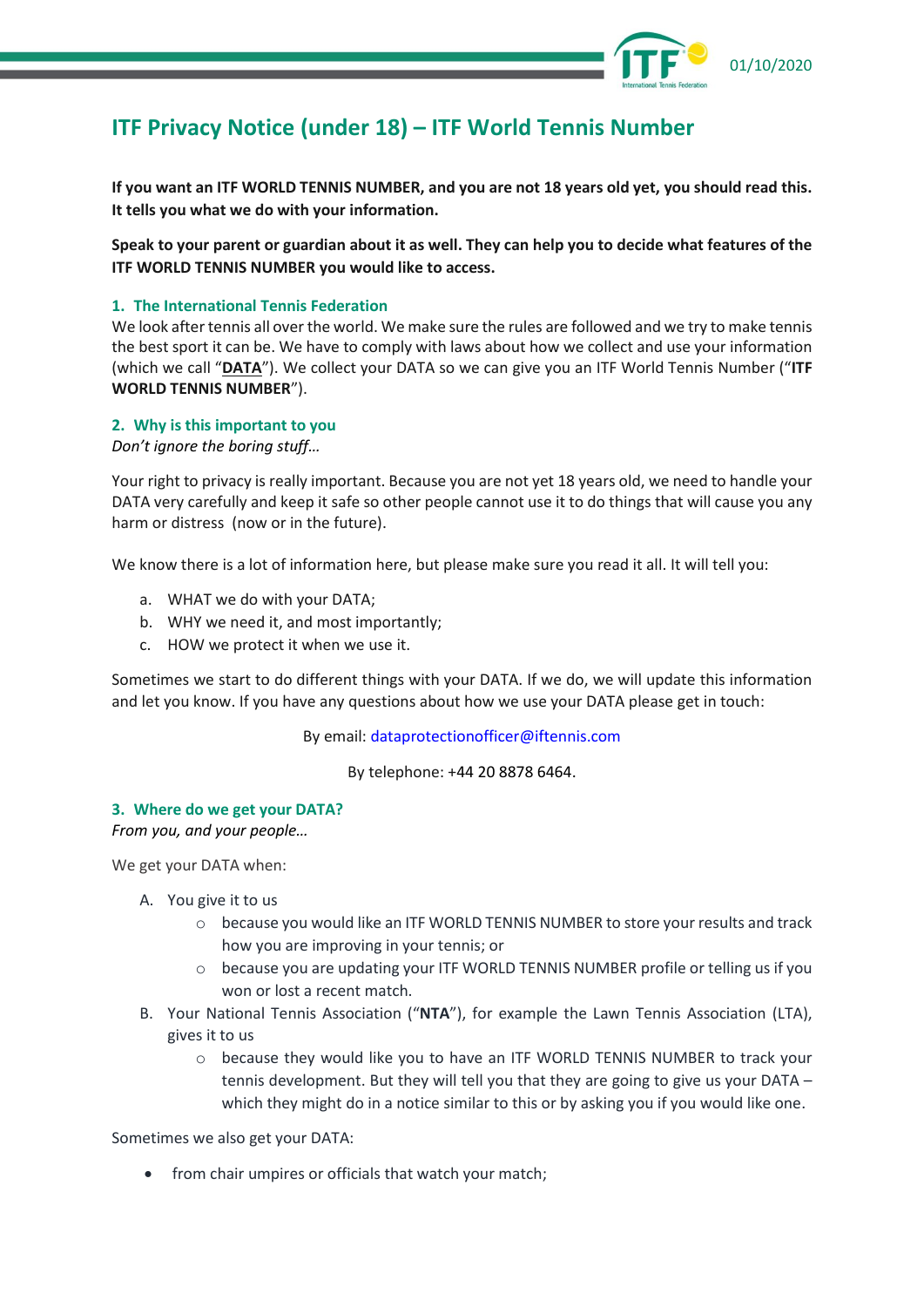

- from players you play tennis against;
- when we ask you to complete optional surveys that we use for research and to make your ITF WORLD TENNIS NUMBER experience the best it can be.

# **4. What DATA do we get?**

*Only what we need to give you an ITF WORLD TENNIS NUMBER…*

| you             | full name<br>٠                                                 |
|-----------------|----------------------------------------------------------------|
|                 | email address, home address and telephone numbers              |
|                 | gender                                                         |
|                 | date of birth                                                  |
|                 | nationality                                                    |
|                 | NTA you are linked to                                          |
|                 | country where you live                                         |
|                 | full name and email address of your parent/guardian            |
| your technology | information about what computer, phone or tablet you use<br>٠  |
|                 | to log-in                                                      |
|                 | security information (passwords, secret questions)             |
|                 | cookies, which store information about how you've used the     |
|                 | platform (link to cookie policy here)                          |
| your tennis     | your ITF WORLD TENNIS NUMBER                                   |
|                 | match results (local, national and international)<br>$\bullet$ |
|                 | your tennis story (e.g. when you started playing tennis, your  |
|                 | playing hand, your favourite player)                           |
|                 | head-to-head results with other players<br>٠                   |
|                 | any other information you provide to us for your ITF WORLD     |
|                 | <b>TENNIS NUMBER</b>                                           |
| your messages   | messages you (or your parents) send to us about your ITF       |
|                 | <b>WORLD TENNIS NUMBER</b>                                     |

## **5. Can we use your DATA?**

*Yes, and this is why...* 

We use your data to:

- Provide you with an ITF WORLD TENNIS NUMBER when you sign up to the service
- Calculate your ITF WORLD TENNIS NUMBER based on matches you play
- Research how tennis is played to try to improve the game and encourage people to play more
- Make sure nobody breaks any laws or rules around the ITF WORLD TENNIS NUMBER

We make sure we have a legal reason to do so, in line with laws such as the General Data Protection Regulation and UK Data Protection Act 2018.

Information about how we calculate your ITF WORLD TENNIS NUMBER can be found here https://worldtennisnumber.com/en/faq#1-3 .

We will also contact your parent/guardian when you register for your ITF WORLD TENNIS NUMBER to make sure you have their permission.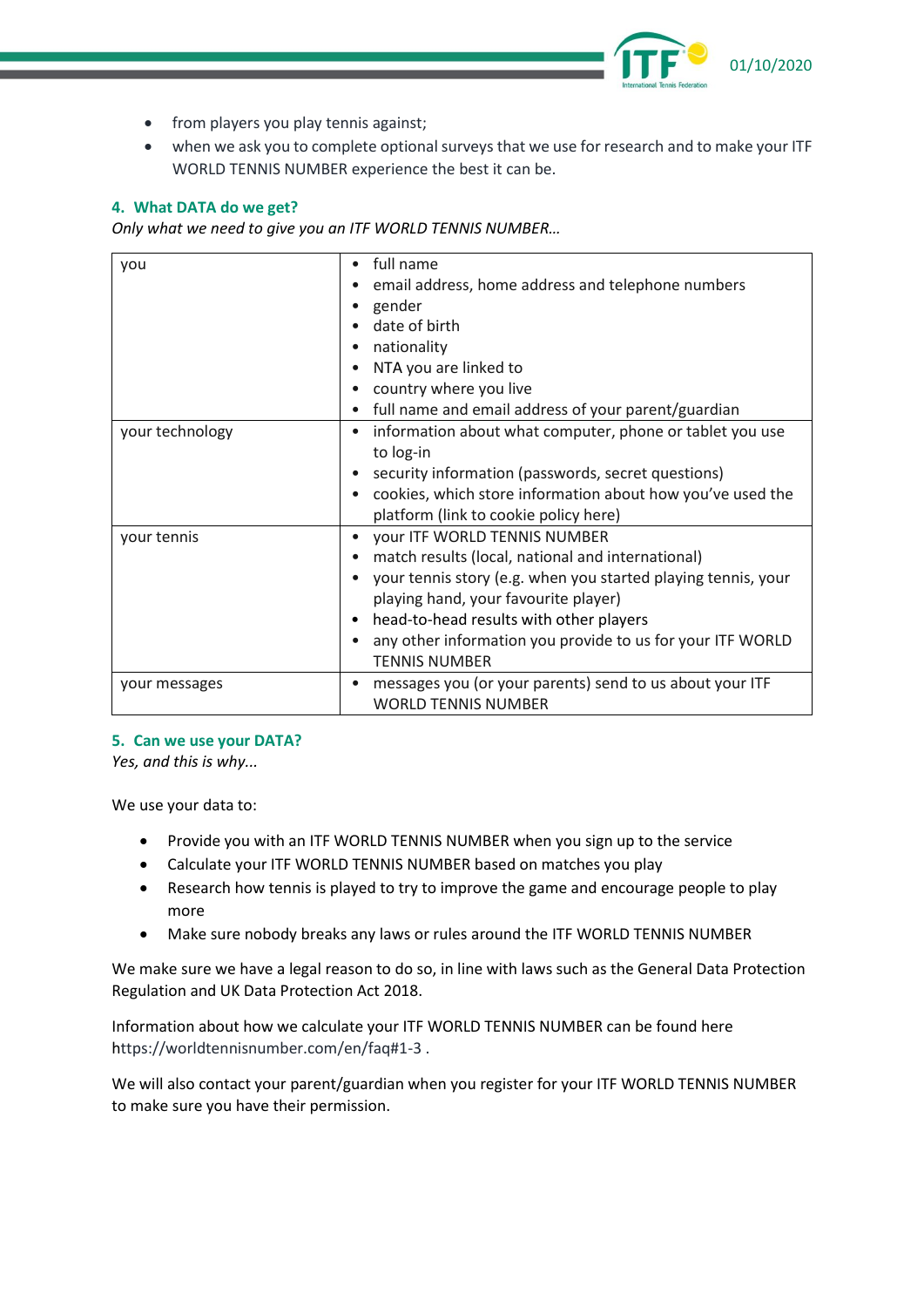

Remember – you or your parent/guardian can always ask us why we use your DATA by contacting our Data Protection Team. We will consider any request to stop using your data but there may be circumstances where we have to keep a small amount of data, like match results.

#### **6. Marketing**

*We won't send you stuff…*

We won't market to you or ask you to subscribe to any newsletters for having an ITF WORLD TENNIS NUMBER. We will send you emails about the ITF WORLD TENNIS NUMBER unless you ask us not to.

#### **7. Who else gets your DATA**

*It's a bit complicated…*

We need to share your DATA with other organisations to make sure you get all the benefits for having an ITF WORLD TENNIS NUMBER. The DATA on the ITF WORLD TENNIS NUMBER platform is kept safe by the company that set up the ITF WORLD TENNIS NUMBER platform. That company is called ClubSpark. We make sure that ClubSpark keeps your DATA safe and secure, and they only do what we tell them to do.

We also share your DATA with:

- your parents/guardians, and any person you ask us to share your DATA with;
- your NTA, because they want to keep track of how well you are doing;
- the NTAs of players you compete against (results of matches only);
- our platform partner, ClubSpark; and
- Other NTAs who wish to track your development, if your parent/guardian provide us with permission to do so.

Your NTA will also handle your DATA. You can ask your NTA for further information.

We may need to share your DATA with the police or other official bodies if the law says we have to.

#### **8. Sending your DATA overseas (away from Europe)**

*It depends where you live and where you travel to…*

If your NTA is based outside Europe we have to send your personal data outside Europe. If you play a tennis match outside Europe we may send your personal data to the NTA of the country where you play but only if it is necessary for your ITF WORLD TENNIS NUMBER or the NTA needs it for their records. We only send your DATA in a safe and secure way. You can contact us for more information about this.

#### **9. Can we keep your DATA?**

*Yes. But not forever…*

We will keep your contact details and your ITF WORLD TENNIS NUMBER profile information for one year after you ask us to delete your ITF WORLD TENNIS NUMBER account.

We will keep your match results while the ITF WORLD TENNIS NUMBER is still used to rate tennis players. This DATA is kept for four years to make sure the ITF WORLD TENNIS NUMBER keeps working for other players.

If you send us any emails, we will keep these for ten years.